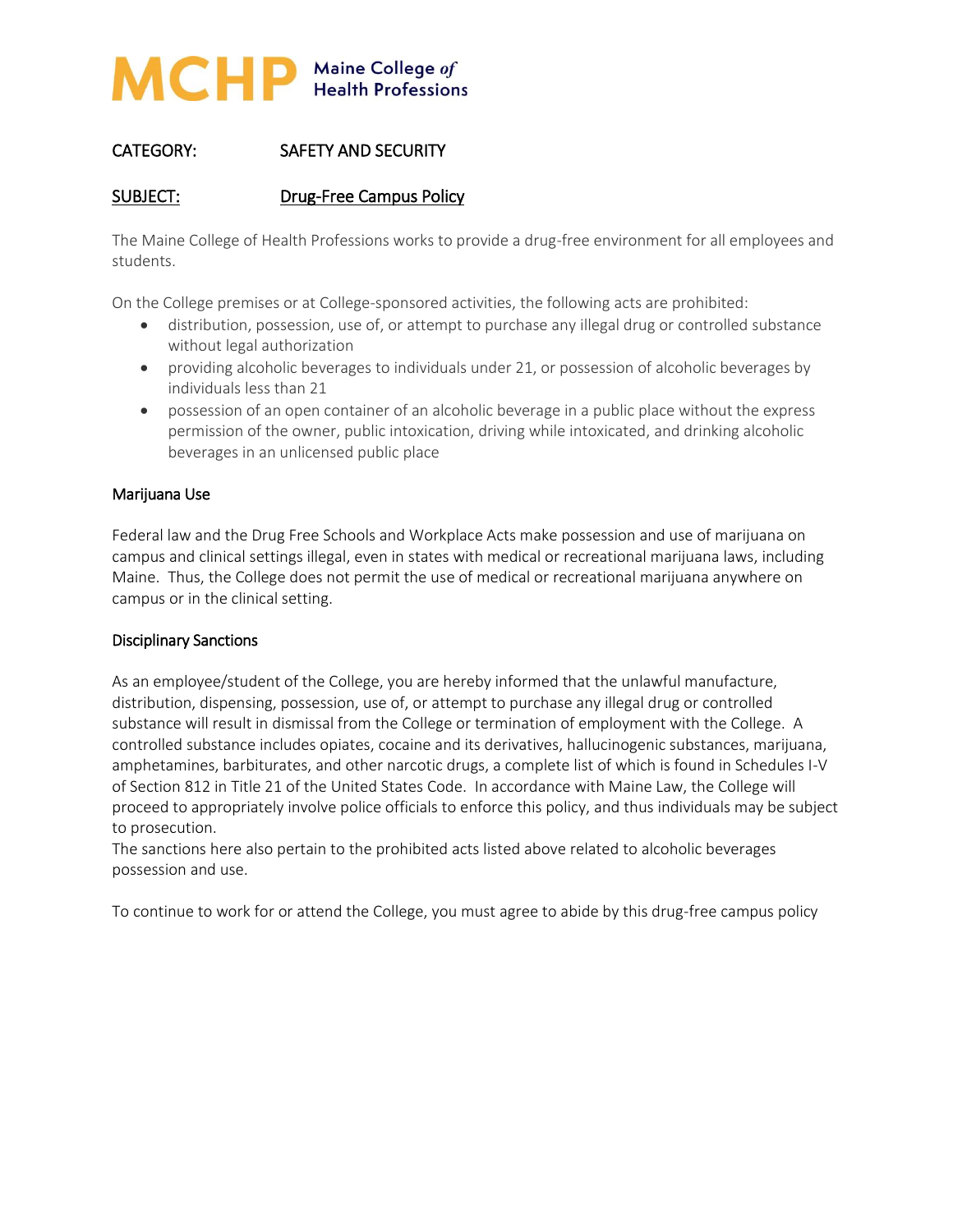

### Annual Notification

The College will provide to employees and students on an annual basis information on the following:

- Standards of conduct that clearly prohibit the unlawful possession, use or distribution of illicit drugs and alcohol by students and employees on the school's property or as part of any of the school's activities.
- Description of applicable legal sanctions under state, local and federal law.
- Description of health risks.
- Description of available counseling, treatment rehabilitation, or re-entry programs
- Clear statement that the school will impose sanctions for violation of standards of conduct and a description of sanctions.

Approved:

Monika Bissell, DBA President

Date: March 18, 1989, Reviewed: September 14, 2000 Amended: November 1, 2010, February 24, 2012, November 30, 2015, January 8, 2016, April 22, 2016, August 1, 2017